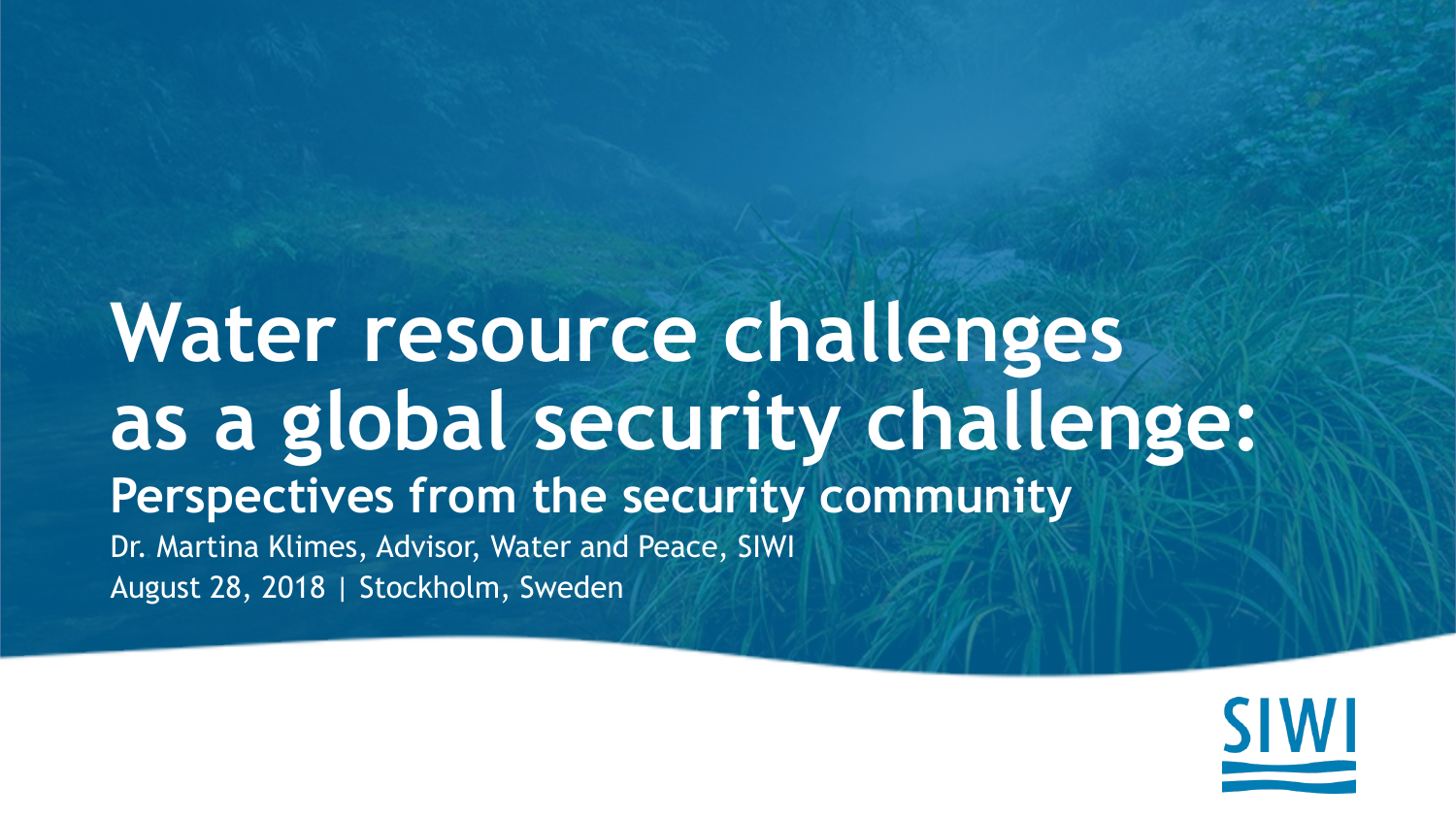# **Understanding security**



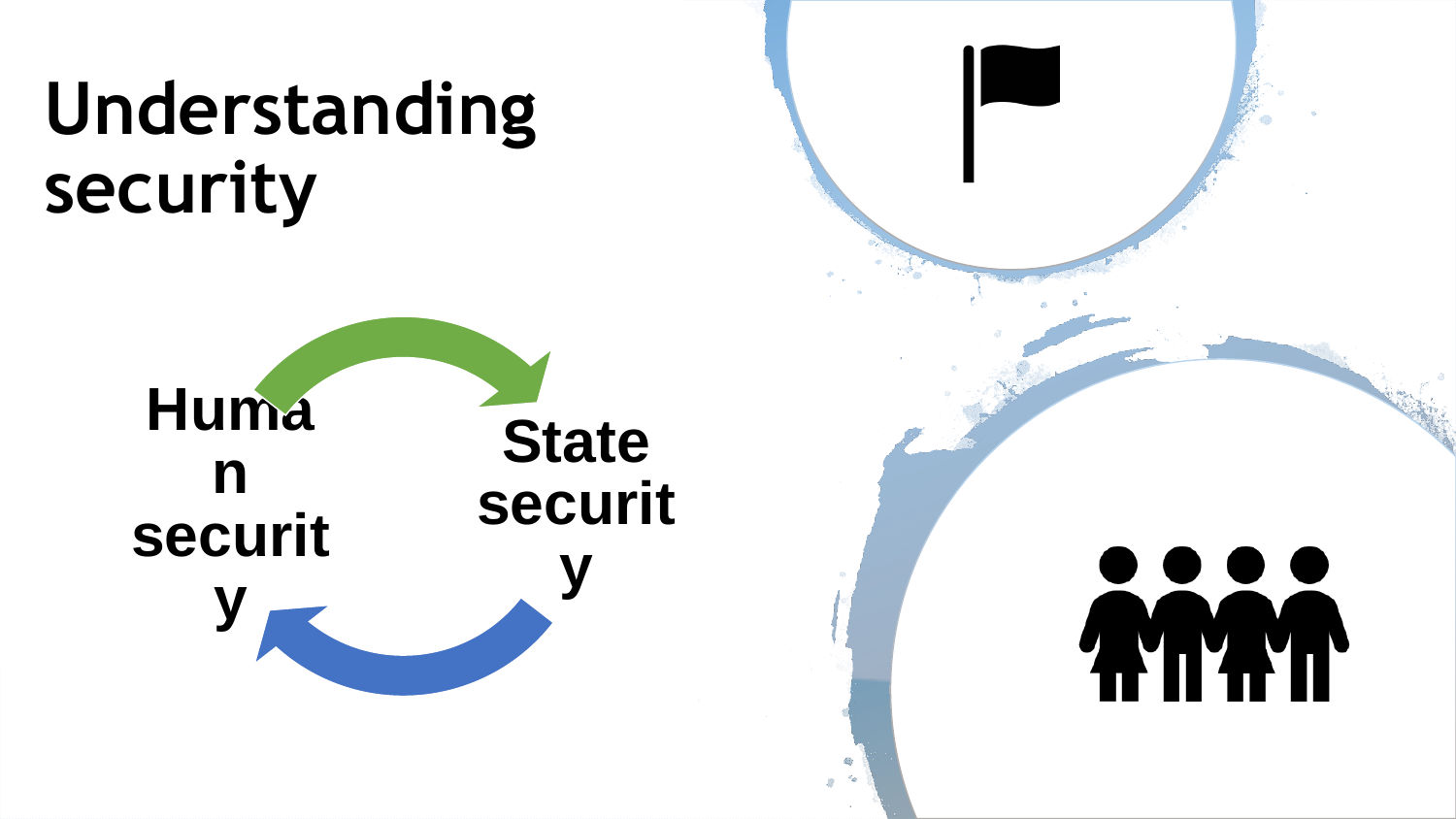## **Water wars?**

•**Armed Conflict** – active if there are at least 25 battlerelated deaths per calendar year

•**War** – conflict with at least 1000 battle-related deaths per calander year

*Collarates of War Project (COW)/Uppsala Conflict Data Program*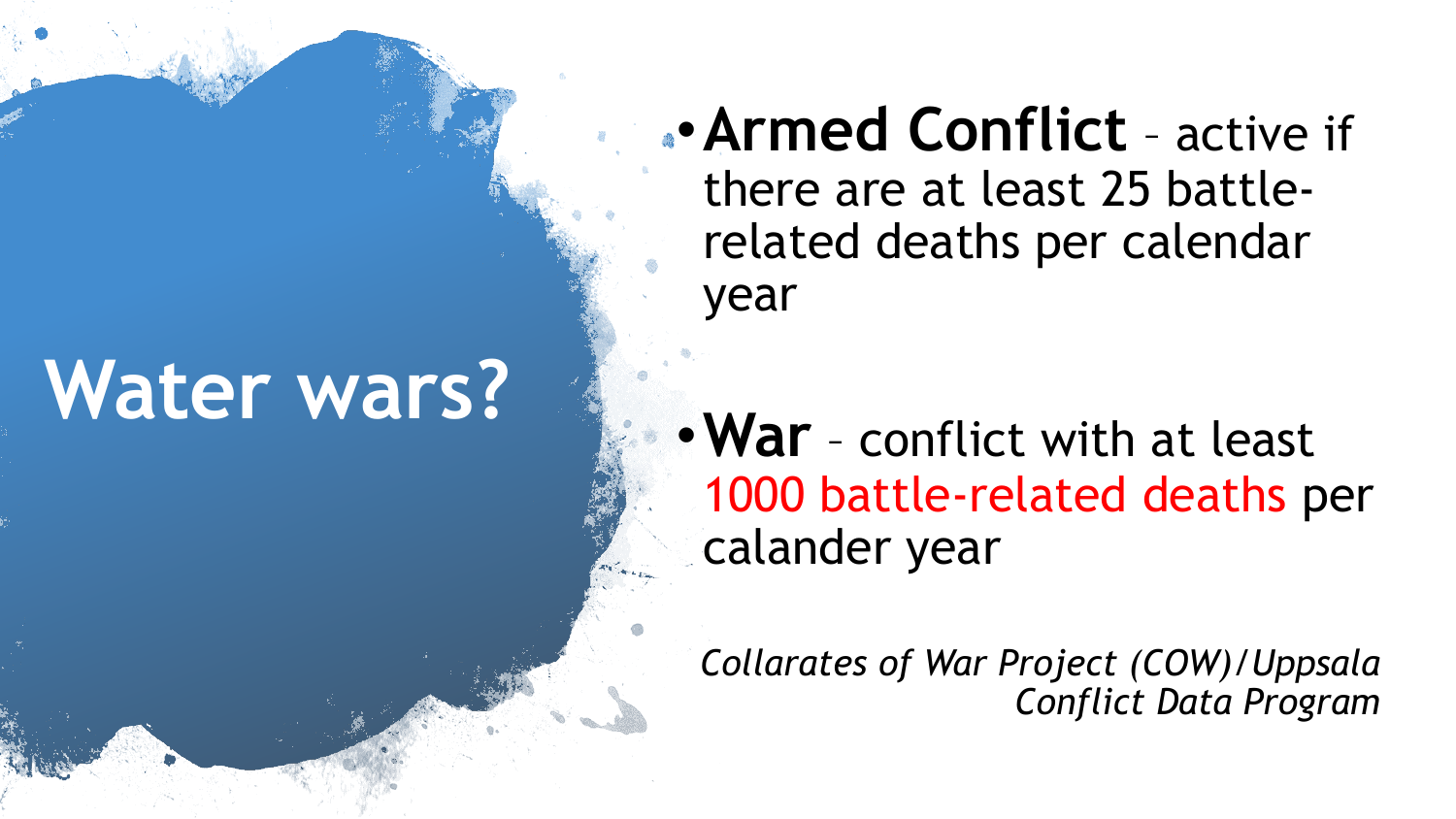#### **Causes of Armed Conflicts – conflict indicators**

Source of incompatibility (territory/government/both)

Unequal distribution of resources (governance issues)

Lack of inclusivity and marginalization

Weak institutions, political stability, rule of law **indicators** 

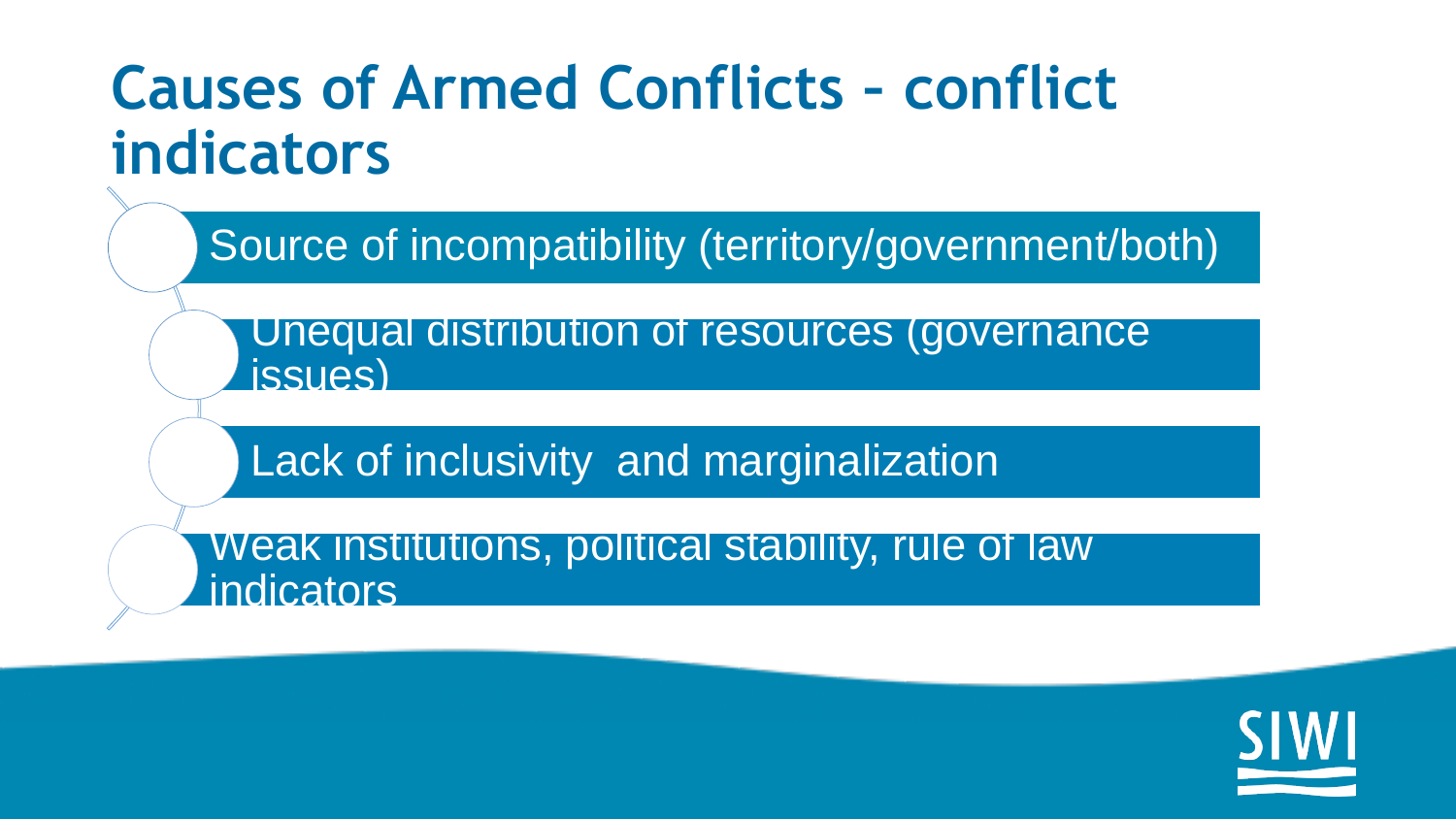### **Views from the security community – I.**

- **China's National Defense in 2008 –** climate change and related security risks mentioned for the first time, concerns over its impact on national security
- **Intelligence Community Assessment on Global Water Security (2012) –** released at the request of the U.S. State Department

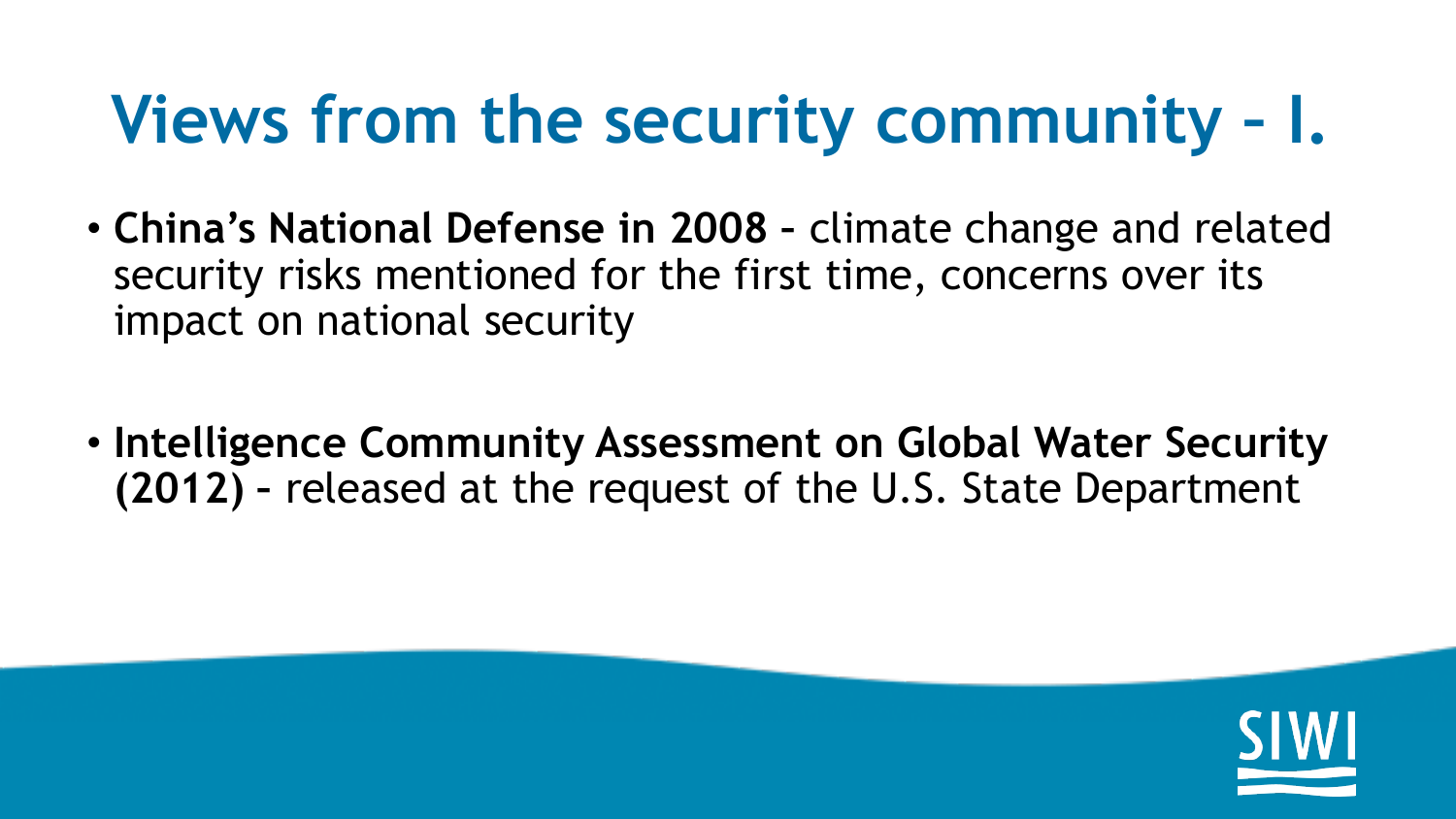### **Views from the security community – II.**

- **The North Atlantic Treaty Organization (NATO)** Science and Technology Committee (STC) has underlined that natural resource constraints should be a concern for the transatlantic community – *Food and Water Security in the Middle East and North Africa* (Special Report, October 2017)
- **Environment and Security Initiative (ENVSEC)**  partnership/platform – UNEP, UNDP, OSCE, UNECE, REC



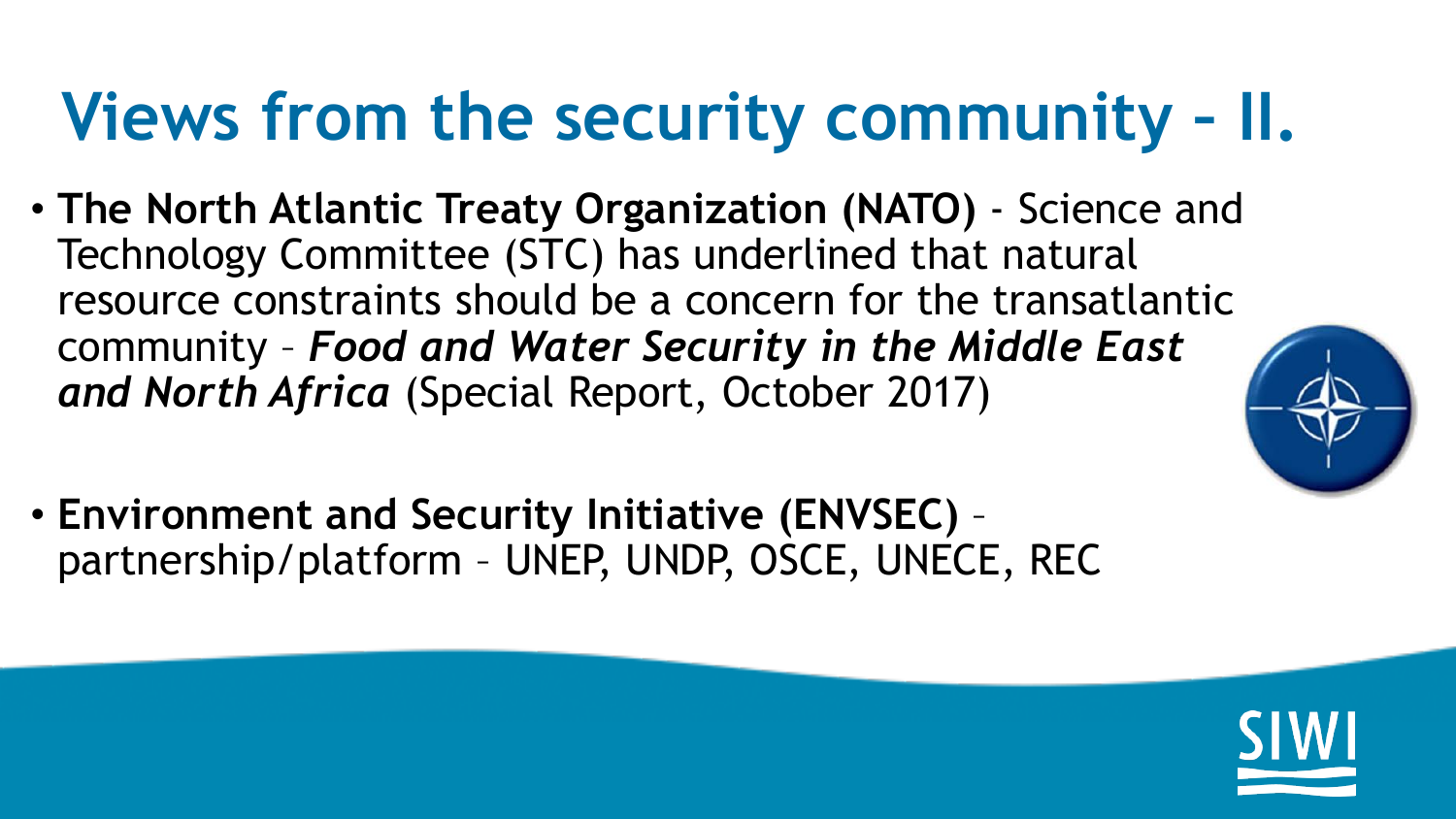### **Zoom in: Mindanao, the Phillippines**

- The role of natural resources in the conflict/peace process
- Rich in natural resources (up to 1 trillion USD) – minerals, natural gas and oil deposists (Liguasan Marsh – bird sanctuary)
- Control over natural resources included in different peace agreement (Moro-Government)
- High poverty in resource-rich areas

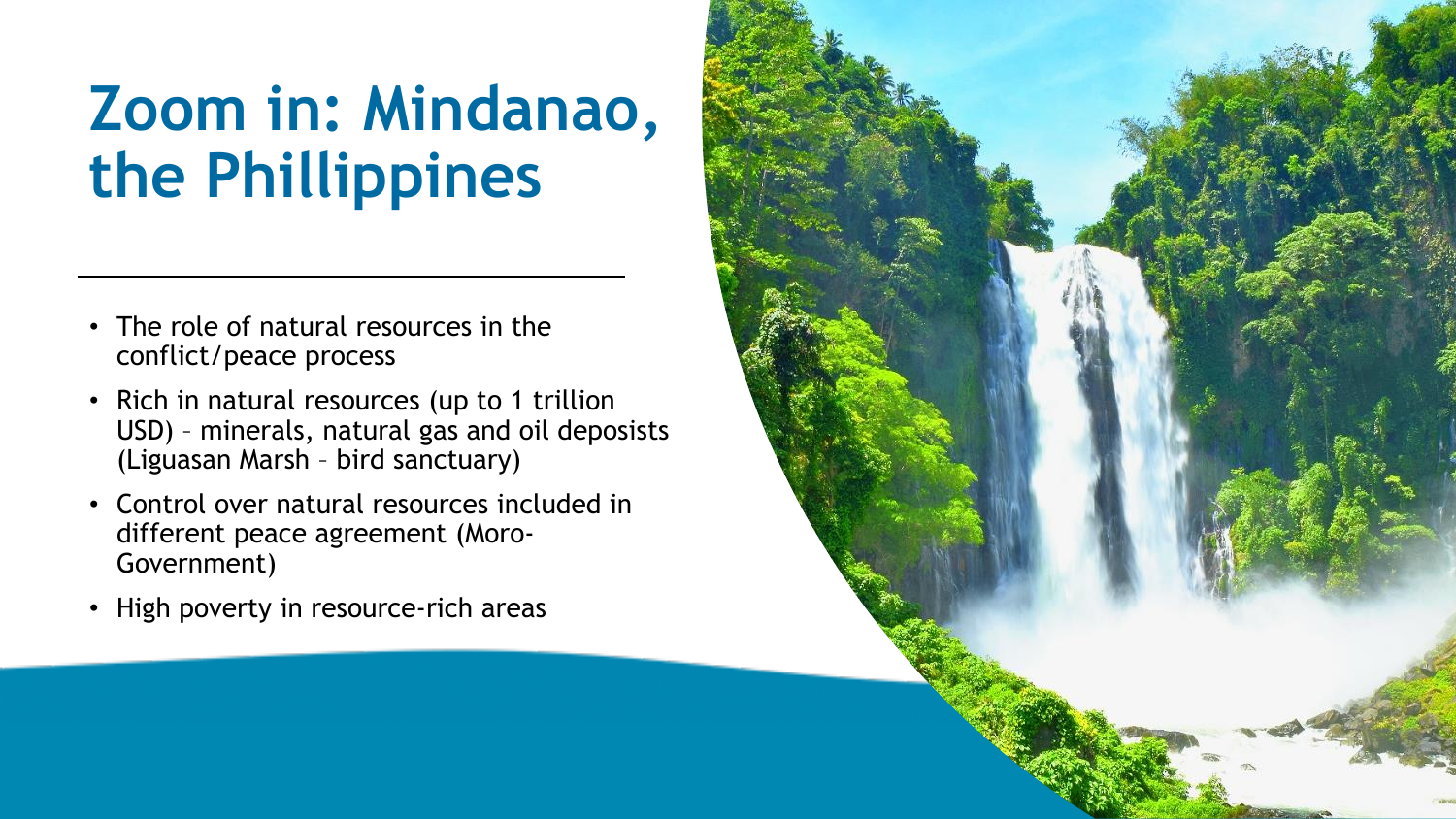#### **Over securitazation of the water world?**

- **Shor -term perspective**  cooperation between the security sector and development/technical side is necessary to deliver humaritarian assistance, aid, and support reconstruction in areas affected by armed conflicts
- Long-term perspective inclusive approach in finding solutions to long -term security theats – including how to support volatile regions affected by climate change and water scarcity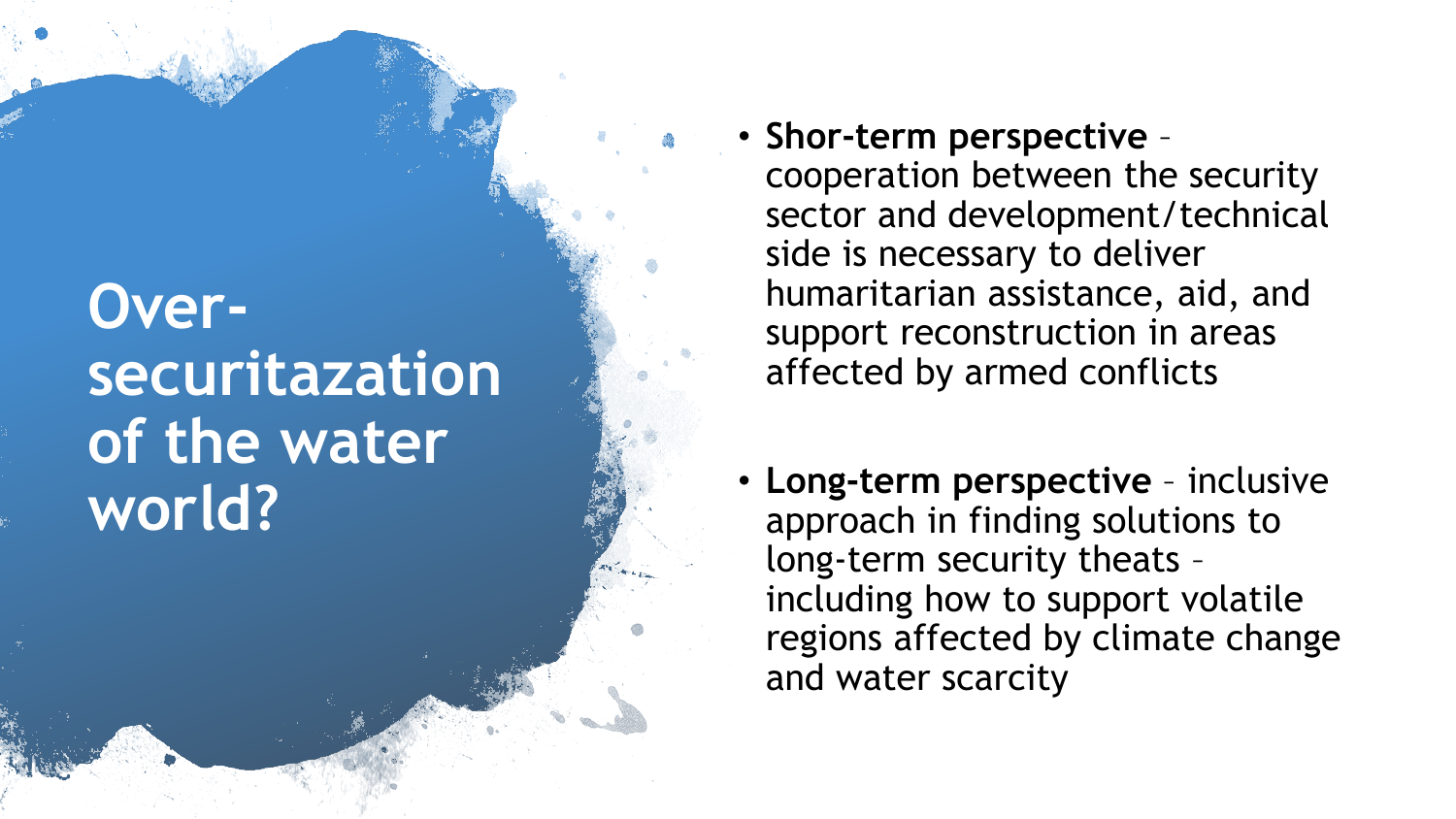#### "Peace is 10% agreement and 90% implementation."

**Irene Santiago, Mindanao, the Phillipines**